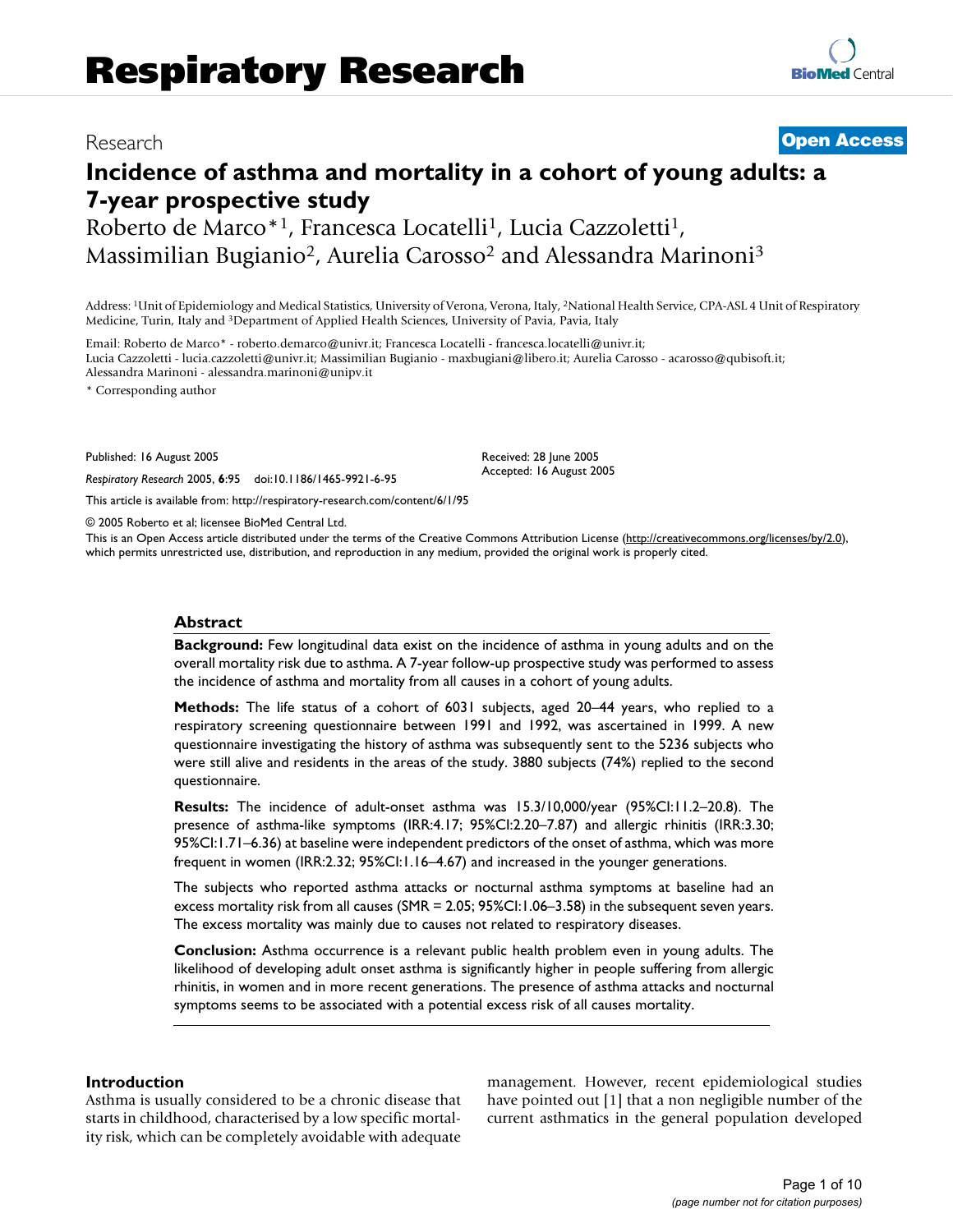the disease in adulthood and that adult-onset asthma has a worse prognosis than childhood asthma.

Unfortunately, few longitudinal data exist on the incidence of asthma in adults [2-4]. Consequently, knowledge of the natural history and the risk factors for adult asthma is limited and relies almost completely on prevalence data, which depend on both the incidence and the persistence of the disease. There are even fewer longitudinal studies investigating the outcome of adult asthma in terms of overall mortality [5-9], which suggest that asthma and asthma symptoms are associated with a significantly higher all-causes mortality compared to the general population.

In this paper we describe the incidence of asthma and allcauses mortality in a large, representative sample of young Italian adults, who participated in the European Respiratory Health Survey (ECRHS) stage I in 1991, and who were followed up in 1999/2000. In particular, our objective was to assess the incidence of adult onset asthma and to test : 1) whether a previous history of allergic rhinitis was a predictor for the onset of asthma, after adjusting for known risk factors; 2) whether a previous history of asthma attacks or nocturnal asthma-like symptoms was associated with a subsequent overall mortality excess in young adults.

#### **Methods**

#### *i) Study design*

A repeated survey of those who replied to the screening questionnaire [10] in the frame of the Italian branch of the ECRHS-stage1 in 1991/1992, was performed in three Italian centres (Verona, Pavia and Turin) during 1999/ 2000. The initial cohort was made up of 6031 subjects, randomly chosen from the general population. The mean age of the cohort in 1991/1992 was 32.7 years (range 20– 44 years) and the percentage of women was 49.6%. All subjects were mailed a new questionnaire up to two times, in case of non response. The questionnaire administered in 1999/2000 included the same standard questions used in the first survey (enquiring about asthma attacks, wheezing, nocturnal dyspnoea, nocturnal tightness, allergic rhinitis in the last 12 months and current use of asthma drugs) with additional questions on the history of asthma (doctor diagnosis, age of the first/ last attack), the history of exposure to active smoking and social class. The questions used in the first and second surveys have been published elsewhere [11].

After the second postal wave, the life and residence status of all non responders to the mail survey were obtained from vital statistics records. Then all subjects who had neither moved nor died before or during the survey were sent a third postal wave and were finally interviewed by phone.

At the end of follow-up, 748 (12.4%) subjects had moved and 47 (0.8%) died before or during the study; 352 (5.8%) could not be traced through anagraphic records, 1004 (16.6%) did not reply or explicitly refused to answer the questionnaire and 3880 (64.3%) replied.

The protocol of the study was approved by the Italian Ethical Committees of the participating centres, and the individual information was collected in compliance with the Italian law (n°675/1996) concerning the protection of the privacy of individual health data.

#### *ii) Incidence analysis*

5236 (86.4%) subjects from the initial cohort were considered eligible for this analysis (anyone who had moved or died was excluded). Of these, 3880 replied to the second questionnaire in 1999/2000 (response rate 74%); 24 subjects were excluded because of the mismatching of age and/or sex. The population at risk for the incidence analysis included all the asthma-free subjects in the first study (1991/92). Accordingly, 302 out of 3856 valid respondents were excluded because they were considered asthmatics at baseline: that is, people who reported having current asthma in the first study (having had an attack of asthma in the last 12 months or currently taking any medicine for asthma) as well as those who, in the second study, reported having had the first asthma attack more than 3 years before the first survey. This was done considering that a discrepancy of less than three years could be due to recall bias when reporting the age of onset (Pattaro C. Long-term repeatability of a questionnaire for lifelong asthma assessment.*Personal communication*). New cases of asthma were considered those, among the population at risk, who gave a positive answer to the question "Have you ever had asthma?" in the second survey.

Incidence rates were computed by dividing the number of new cases by the total number of person-years. PY was computed as the time between the first and second survey for non asthmatics and the time between the first interview and the first asthma attack for new asthmatics. For 6 subjects, who reported in the second survey having had the first attack of asthma less than 3 years before the first survey, the time at risk was set at 1 day [4].

Subjects, reporting in the first study, having had 'wheezing or whistling in their chest at any time' and/or having 'woken up with a feeling of tightness in the chest' and/or having 'woken up with an attack of shortness of breath' in the past 12 months, were considered as having asthma symptoms at baseline.

All subjects who reported never having smoked in the second questionnaire were considered non smokers at baseline. Subjects who reported having smoked at one time in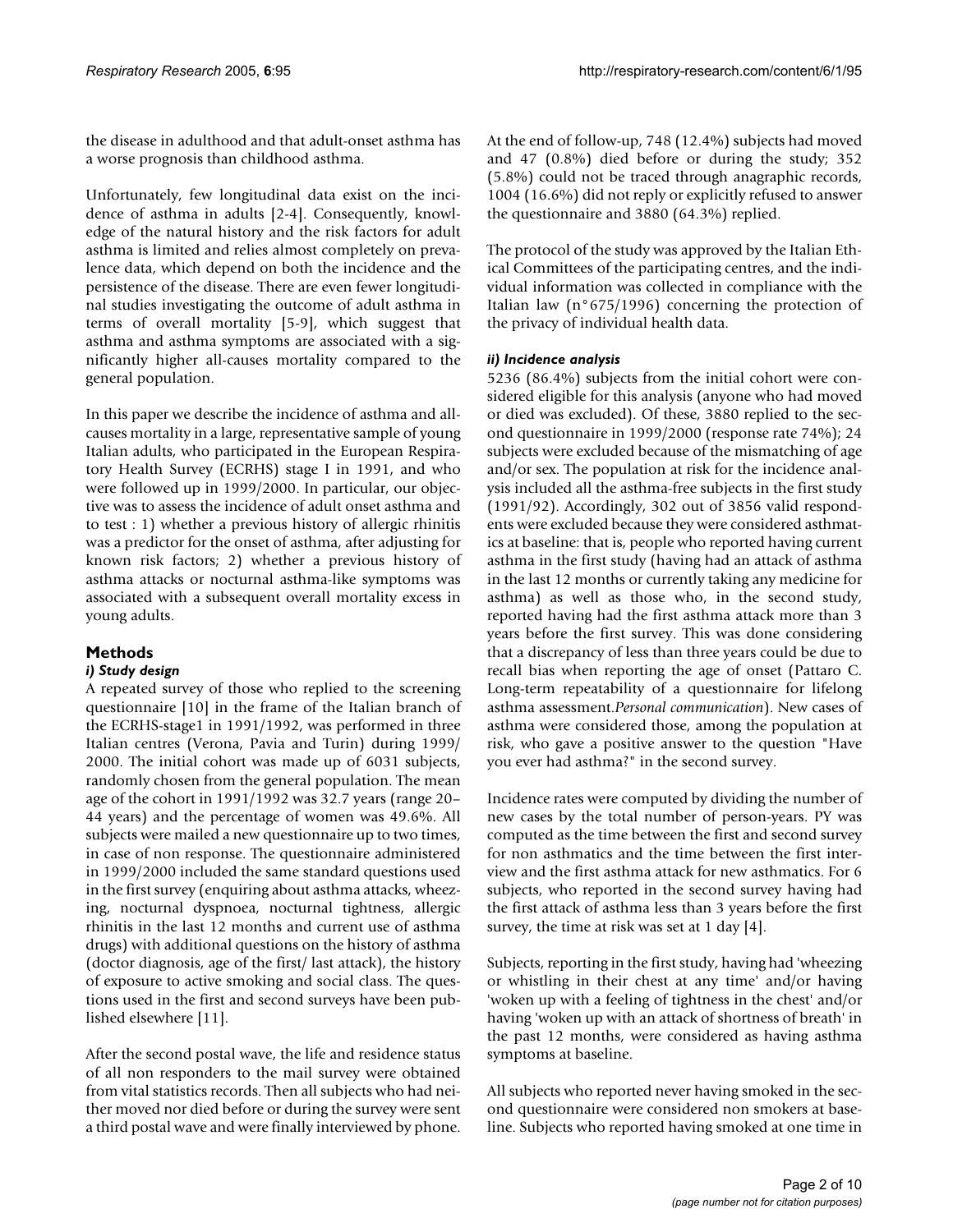the second questionnaire were classified as smokers or exsmokers at baseline, according to their answers to the following questions: 'How old were you when you started smoking?' and 'How old were you when you stopped smoking?'.

According to postal codes, each subject was considered a resident either in urban or suburban areas. Areas were classified as suburban when the inhabitants of the municipal district were less than 40,000, urban otherwise. Participants were divided into two social classes based on their profession: low (blue collars/unemployed/retired) and medium/high (manager/white collars/teachers...).

The Poisson regression model [12] was used to assess the association of baseline symptoms and individual characteristics with the incidence of asthma.

Statistical analysis was performed using STATA software [13], release 7.0 (Stata Corp 1997. Stata Statistical Software: release 5.0. Stata Corporation, College Station, TX).

#### *iii) Mortality analysis*

All subjects were considered eligible for this analysis. Mortality rates were computed by dividing the number of deaths during the follow-up by the person-years (PY) at risk [12]. PY were computed as: i) the time between the first and the second survey (follow-up time) for responders to the questionnaire; ii) the average follow-up time for non responders; iii) the time between the first survey and the date of death for deceased people; iv) half follow-up time for subjects who had moved before the second survey or were untraceable (censored alive at mid follow-up). Mortality rates were estimated according to symptoms reported at baseline. Standardised Mortality Ratios (SMR adjusted by age, sex and centre) were used to compare the mortality rates in subjects with and without symptoms at baseline.

The specific cause of death was ascertained using the mortality records of the health districts of the three centres involved in the survey; the underlying cause of death was coded according to the International Classification of Diseases, Ninth Revision. The specific cause of death was not found for one subject who had died outside the health district. As information on smoking habits was missing in the first ECRHS questionnaire, it was not possible to adjust the SMR for this variable. However, to verify the stability of our results, a sensitivity analysis was performed on all the subjects who replied to the second questionnaire (3856) and who had the information on smoking habits. In this subgroup, SMRs adjusted for smoking habits were computed assuming that the 47 deaths were 1) all non smokers; 2) all smokers; 3) had the same smoking distribution of the respondents (random assignment).

# **Results**

#### *Incidence*

Subjects who were included in the incidence analysis were found to be slightly older  $(33.1 \text{ vs } 32.5 \text{ years}, p < 0.05)$ and there was a greater percentage of women (51.2% vs 47.8%,  $p < 0.005$ ) than non responders to the second questionnaire; however, there was no statistically significant difference in symptoms at baseline (first study) between responders and non responders. The average time of follow-up for the incidence study was 7.72 years. Forty-one new cases of asthma out of 3554 people at risk occurred during the period between the two studies (Table 1), and the average annual incidence rate was 15.2/ 10000/year (95%CI: 11.2–20.7), ranging from 10.1/ 10000/year in the older generation to 22.8/10000/year in the younger generation. The incidence rate for asthma was greater in women (Figure [1](#page-3-0)) than men, higher in the younger groups and in urban than suburban areas, lower in active smokers than non smokers and peaked in subjects who reported asthma-like symptoms (wheezing and/ or nocturnal dyspnoea and/or nocturnal tightness in the chest) and allergic rhinitis at baseline.

After adjusting for all these factors, the incidence of asthma (Table [2\)](#page-4-0) was significantly and independently associated with sex (Incidence rate ratio, IRR = 2.32, 95%CI:1.16–4.67), the presence of asthma-like symptoms (IRR = 4.17, 95%CI: 2.20–7.87) and allergic rhinitis  $\text{IRR} = 3.30, 95\% \text{CI}$ : 1.71–6.36); it was also significantly lower in smokers than non-smokers (IRR = 0.33; 95%CI:0.15–0.73). The incidence of asthma showed a significantly increasing trend ( $p < 0.01$ ) according to the birth cohort.

#### *Mortality*

Average follow-up time for the mortality study was 7.05 years. Forty-seven subjects from the initial cohort died between 1991 and 2000. The average annual mortality rate was 11.0/10000/year (95%CI: 8.3–14.7), consistent with the official mortality data for the same age groups and the same areas (Table [3](#page-4-1)). Mortality rates were particularly high (Table [4](#page-5-0)) for people reporting having had at least one attack of asthma (32.2/10000/year), nocturnal dyspnoea (30.3/10000/year) and nocturnal tightness (23.5/10000/year). Subjects who reported no respiratory symptoms at baseline had very similar mortality rates to those who reported wheezing, allergic rhinitis or nocturnal cough.

The reporting of asthma attacks and/or nocturnal dyspnoea and/or nocturnal tightness in the first survey (1991/ 92) was associated with a two-fold increase in subsequent overall mortality (SMR = 2.05; 95%CI:1.06–3.58) compared to the rest of the population, after adjusting for age, sex and centre (Table [5\)](#page-5-1). The increase in overall mortality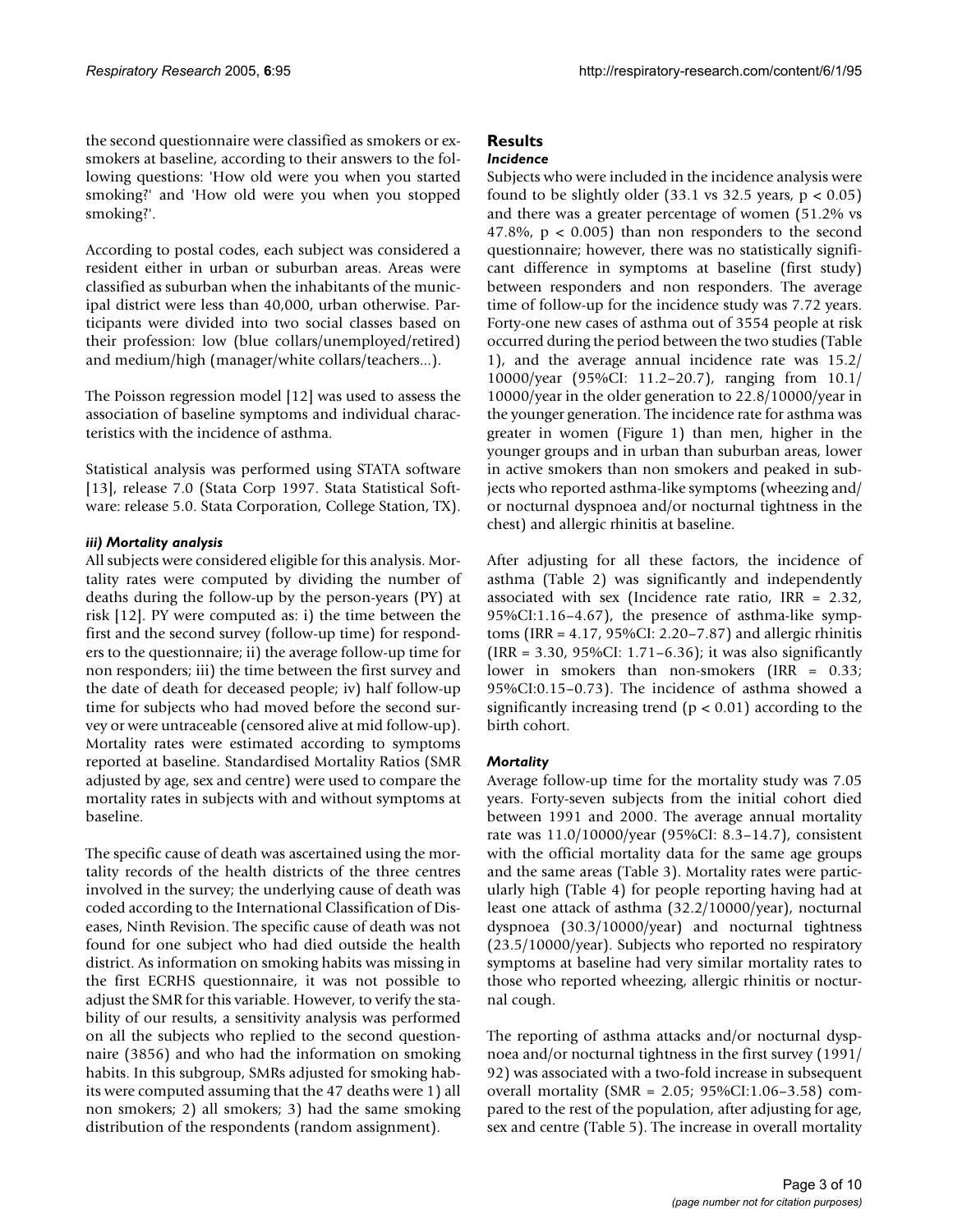|                     | N° of subjects at risk | $N^{\circ}$ of new cases (1991–2000) | Person-years                   | Incidence*10,000         |
|---------------------|------------------------|--------------------------------------|--------------------------------|--------------------------|
| <b>Total</b>        | 3554                   | 41                                   | 26881<br>$15.25$ (11.23-20.71) |                          |
| <b>Sex</b>          |                        |                                      |                                |                          |
| Men                 | 1720                   | 12                                   | 13040                          | $9.20(5.23 - 16.20)$     |
| Women               | 1834                   | 29                                   | 13841                          | 20.95 (14.56-30.15)      |
| <b>Birth Cohort</b> |                        |                                      |                                |                          |
| $1946 - 1951$       | 793                    | 6                                    | 5935                           | $10.11(4.54 - 22.50)$    |
| 1951–1956           | 738                    | 6                                    | 5634                           | $10.65$ $(4.78 - 23.71)$ |
| 1956-1961           | 710                    | 9                                    | 5379                           | $16.73(8.70-32.15)$      |
| $1961 - 1966$       | 732                    | $\overline{10}$                      | 5543                           | 18.04 (9.71-33.52)       |
| 1966-1971           | 581                    | $\overline{10}$                      | 4389                           | 22.78 (12.26-42.34)      |

**Table 1: Number of subjects at risk at start of follow-up (1991/92), number of new cases of asthma, person-years, crude incidence (95% C.I.) during the period 1991–2000 according to sex and birth cohort.**

<span id="page-3-0"></span>

#### baseline characteristics (repor **Figure 1** Average annual incidence of asthma (\*10,000/year) and 95% conf ted in the first study:1991/1992) idence interval during the period 1991–2000, according to

Average annual incidence of asthma (\*10,000/year) and 95% confidence interval during the period 1991–2000, according to baseline characteristics (reported in the first study:1991/1992).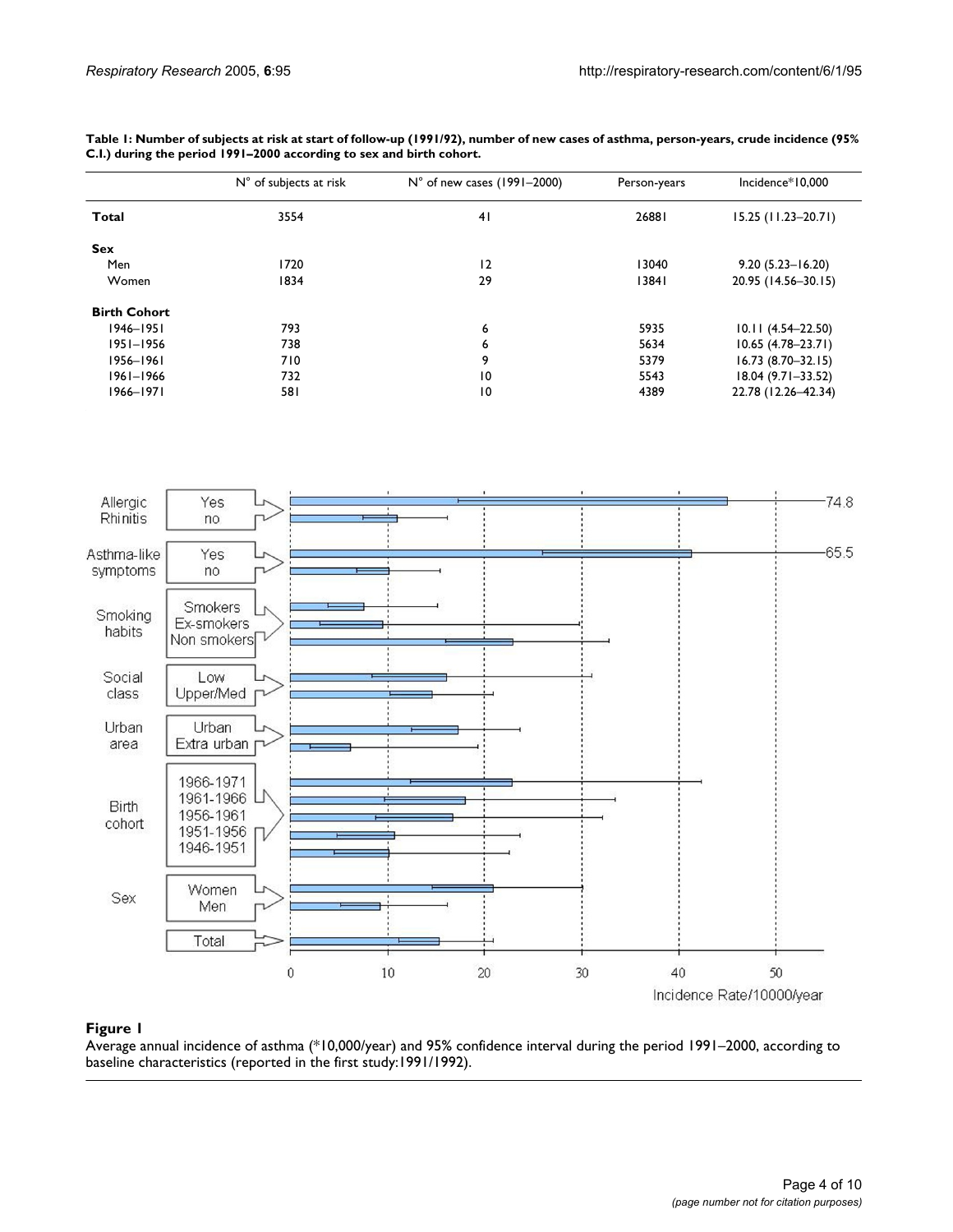|                          | <b>Relative risk (IRR)</b> | 95% C.I.      | p-value |  |
|--------------------------|----------------------------|---------------|---------|--|
| Sex                      |                            |               |         |  |
| Men                      | $\mathbf{I}$               |               |         |  |
| Women                    | 2.32                       | $1.16 - 4.67$ | 0.017   |  |
| Birth cohort*            |                            |               |         |  |
| $1946 - 1951$            | $\mathbf{I}$               |               |         |  |
| $1951 - 1956$            | 1.12                       | $0.36 - 3.49$ | 0.84    |  |
| 1956-1961                | 1.69                       | $0.60 - 4.77$ | 0.32    |  |
| $1961 - 1976$            | 1.68                       | $0.60 - 4.69$ | 0.32    |  |
| 1966-1971                | 2.28                       | $0.82 - 6.34$ | 0.11    |  |
| Urban area               |                            |               |         |  |
| Suburban area            | $\mathbf{I}$               |               |         |  |
| Urban area               | 2.52                       | $0.77 - 8.19$ | 0.12    |  |
| Asthma-like symptoms**   |                            |               |         |  |
| No                       | $\mathbf{I}$               |               |         |  |
| Yes                      | 4.17                       | $2.20 - 7.87$ | < 0.001 |  |
| <b>Allergic rhinitis</b> |                            |               |         |  |
| No                       | $\mathbf{I}$               |               |         |  |
| Yes                      | 3.30                       | $1.71 - 6.36$ | < 0.001 |  |
| <b>Smoking habits</b>    |                            |               |         |  |
| Non smokers              | $\mathbf{I}$               |               |         |  |
| Ex-smokers               | 0.49                       | $0.15 - 1.65$ | 0.25    |  |
| Smokers                  | 0.33                       | $0.15 - 0.73$ | < 0.01  |  |
| <b>Social class</b>      |                            |               |         |  |
| Medium /High             | I.                         |               |         |  |
| Low                      | 1.65                       | $0.77 - 3.52$ | 0.20    |  |

<span id="page-4-0"></span>**Table 2: Mutually Adjusted Incidence Rate Ratios (95% C.I.) for the association of the incidence of asthma with the main baseline characteristics (1991/1992).**

 $*$  test for trend  $p \leq 0.01$ 

\*\* wheezing and/or nocturnal shortness of breath and/or nocturnal tightness in the chest

|            | Number of deaths | Person-years | Mortality rate *10,000 (95% C.I.) | Northern Italy mortality rates *10,000 \$ |
|------------|------------------|--------------|-----------------------------------|-------------------------------------------|
| Total      | 47               | 42523        | $11.0 (8.3 - 14.7)$               | 10.9                                      |
| <u>Sex</u> |                  |              |                                   |                                           |
| Men        | 34               | 21592        | $15.7$ (11.2–22.0)                | 14.7                                      |
| Women      | 13               | 20931        | $6.2(3.6 - 10.7)$                 | 6.9                                       |

<span id="page-4-1"></span>**Table 3: Number of deaths, person-years, average annual mortality rates (95% Confidence Interval) for the ECRHS-Italy cohort (1991– 2000),and official mortality rates in northern Italy.**

\$ ISTAT (National Institute of statistics) 1998

for this group of subjects was mainly due to a statistically significant increase in mortality from accidents and a moderate increase in mortality from cancer and cardiovascular diseases. No deaths from respiratory diseases were observed in our cohort, while 4 out of 16 deaths from tumours were due to lung cancer (1 in the symptomatic group and 3 in the control group). When the one death with unknown cause was attributed to each specific cause of death, the interpretation of the results was the same (see last column of Table [5](#page-5-1)).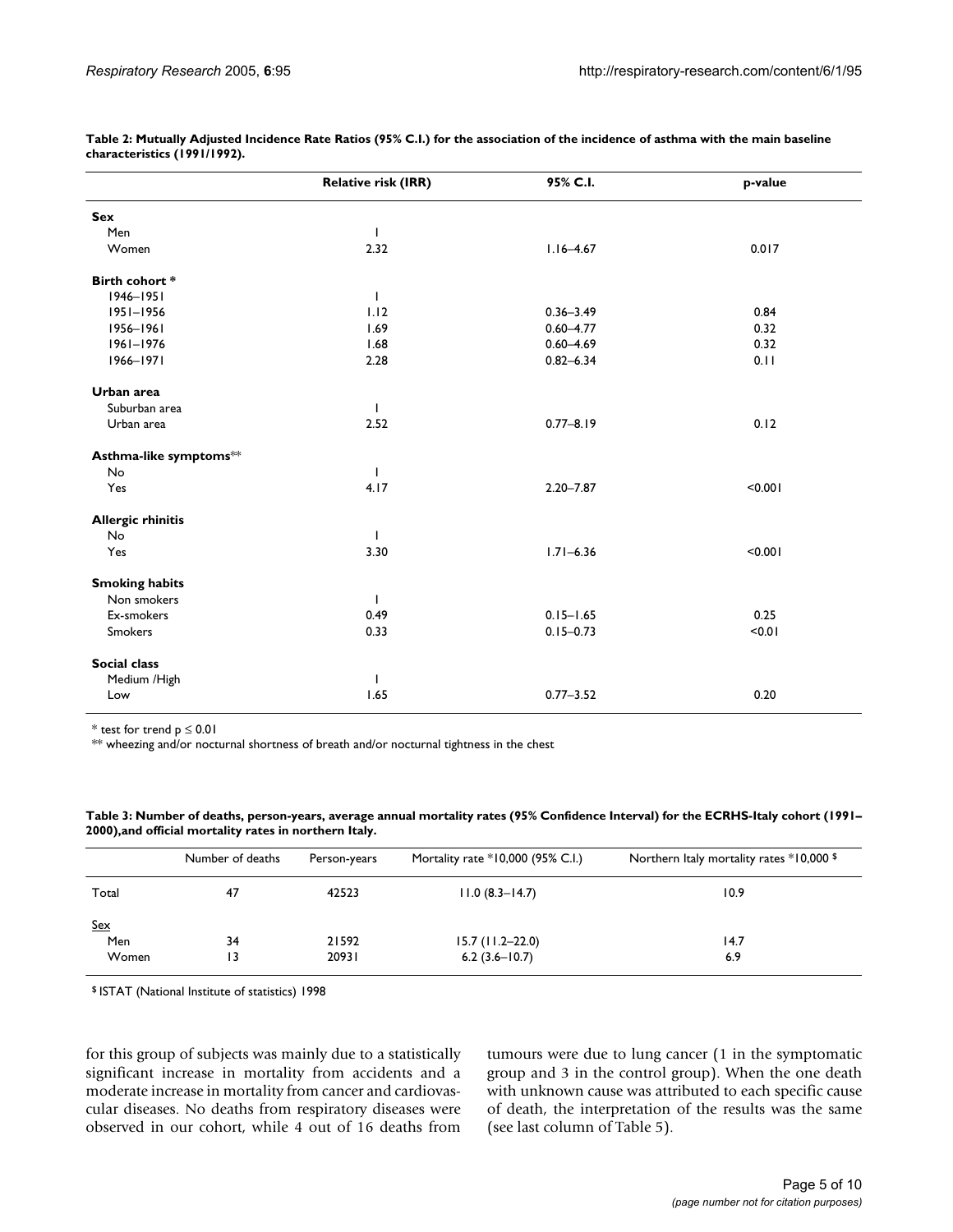|                            | Number of subjects at risk | Deaths during 1991-2000 | Annual mortality<br>rate*10,000 | 95% Confidence Interval |
|----------------------------|----------------------------|-------------------------|---------------------------------|-------------------------|
| No respiratory symptoms    | 3225                       | 26                      | 11.4                            | $7.7 - 16.7$            |
| Wheezing                   | 600                        |                         | 9.4                             | $3.5 - 25.1$            |
| Allergic rhinitis          | 959                        |                         | 10.5                            | $5.0 - 22.1$            |
| Nocturnal Cough            | 1771                       | 10                      | 8.0                             | $4.3 - 14.8$            |
| <b>Nocturnal Tightness</b> | 1771                       | 8                       | 23.5                            | $11.7 - 46.9$           |
| Nocturnal Dyspnoea         | 429                        | ۰                       | 30.3                            | $15.8 - 58.3$           |
| Asthma attacks             | 221                        |                         | 32.2                            | $13.4 - 77.3$           |

<span id="page-5-0"></span>**Table 4: Number of subjects who reported a specific symptom in the first survey (1991/1992), number of deaths observed during the follow-up (1991–2000), crude annual mortality rate (\*10,000/year), and its 95% Confidence Interval.**

<span id="page-5-1"></span>**Table 5: Number of deaths (1991–2000), average annual mortality rates for overall and specific causes of death in subjects with or without asthma attacks/nocturnal dyspnoea/nocturnal tightness (A/D/T) in the first survey (1991/1992) and Standardized Mortality Ratios adjusted for sex, age and centre.**

|                                          | Subjects without A/D/T<br>$(n = 5169)$ |                                   | Subjects with A/D/T<br>$(n = 862)$ |                                   |                                        |                                     |
|------------------------------------------|----------------------------------------|-----------------------------------|------------------------------------|-----------------------------------|----------------------------------------|-------------------------------------|
|                                          | Number of<br>deaths                    | Crude mortality rate<br>$*10.000$ | Number of<br>deaths                | Crude mortality rate<br>$*10,000$ | <b>SMR</b><br>$(95\% \text{ C.I.})$ \$ | Simulated SMR<br>$(95\% C.I.)$ \$\$ |
| All causes                               | 35                                     | 9.58                              | 12                                 | 19.96                             | $2.05(1.06 - 3.58)$                    | $2.05(1.06 - 3.58)$                 |
| All tumours (140-239)                    | 12                                     | 3.29                              | 4                                  | 6.65                              | $2.09(0.57 - 5.36)$                    | $1.80(0.49 - 4.61)$                 |
| - Lung cancer $(160-165)$                |                                        | 0.82                              |                                    | 1.66                              | $2.01(0.05 - 11.18)$                   | $1.53(0.04 - 6.52)$                 |
| Cardiovascular diseases<br>$(390 - 459)$ | 4                                      | 1.10                              |                                    | 1.66                              | $1.34(0.03 - 7.47)$                    | $1.11(0.03 - 6.18)$                 |
| Accidents (800-999)                      | 4                                      | 1.10                              | 4                                  | 6.65                              | $6.95(1.89 - 17.80)$                   | $5.47(1.49 - 14.01)$                |
| Other causes                             | 14                                     | 3.83                              |                                    | 4.99                              | 1.29 (0.27–3.78)                       | $1.21(0.25 - 3.54)$                 |
| Unknown                                  |                                        | 0.27                              | 0                                  | 0.0                               | 0.00                                   |                                     |

\$ with respect to subjects without A/D/T

\$\$ SMR was computed attributing the one death with unknown cause to each of the specific causes of death

The sensitivity analysis confirmed the stability of the previous results. In fact, in the subgroup of subjects with smoking information, the SMR not adjusted for smoking was 1.99 (95CI:1.03–3.48) while those adjusted for smoking were: 1.91 assuming that all the deaths were smokers; 2.02 assuming that all the deaths were non smokers and 1.94 when the same distribution of smoking among the responders was assumed.

The mortality rates for subjects with asthma attacks/nocturnal symptoms and reporting to be or not to be under treatment were 14.4/10000/year (95% C.I.: 2.0–102.3) and 20.9/10000/year (95% C.I.: 11.6–37.8), respectively, and were not statistically different ( $p = 0.72$ ).

#### **Discussion**

Our results provide information about incidence of adult asthma and all causes mortality risk related to asthma in

northern Italy, an area with a relatively low prevalence of asthma [14]. The main findings of our longitudinal analysis were as follows:

i) The average incidence of adult onset-asthma in northern Italy is 15.2/10,000/year, which ranks in the lower part of the ranges reported in longitudinal studies in other countries. Allergic rhinitis and asthma-like symptoms are strong and independent predictors of adult-onset asthma, which occurs more frequently in women and in recent generations.

ii) The presence of asthma attacks and nocturnal asthma symptoms (tightness and dyspnoea) in young adults is associated with a two-fold increase in the risk of dying in the subsequent seven years, compared to asymptomatic subjects.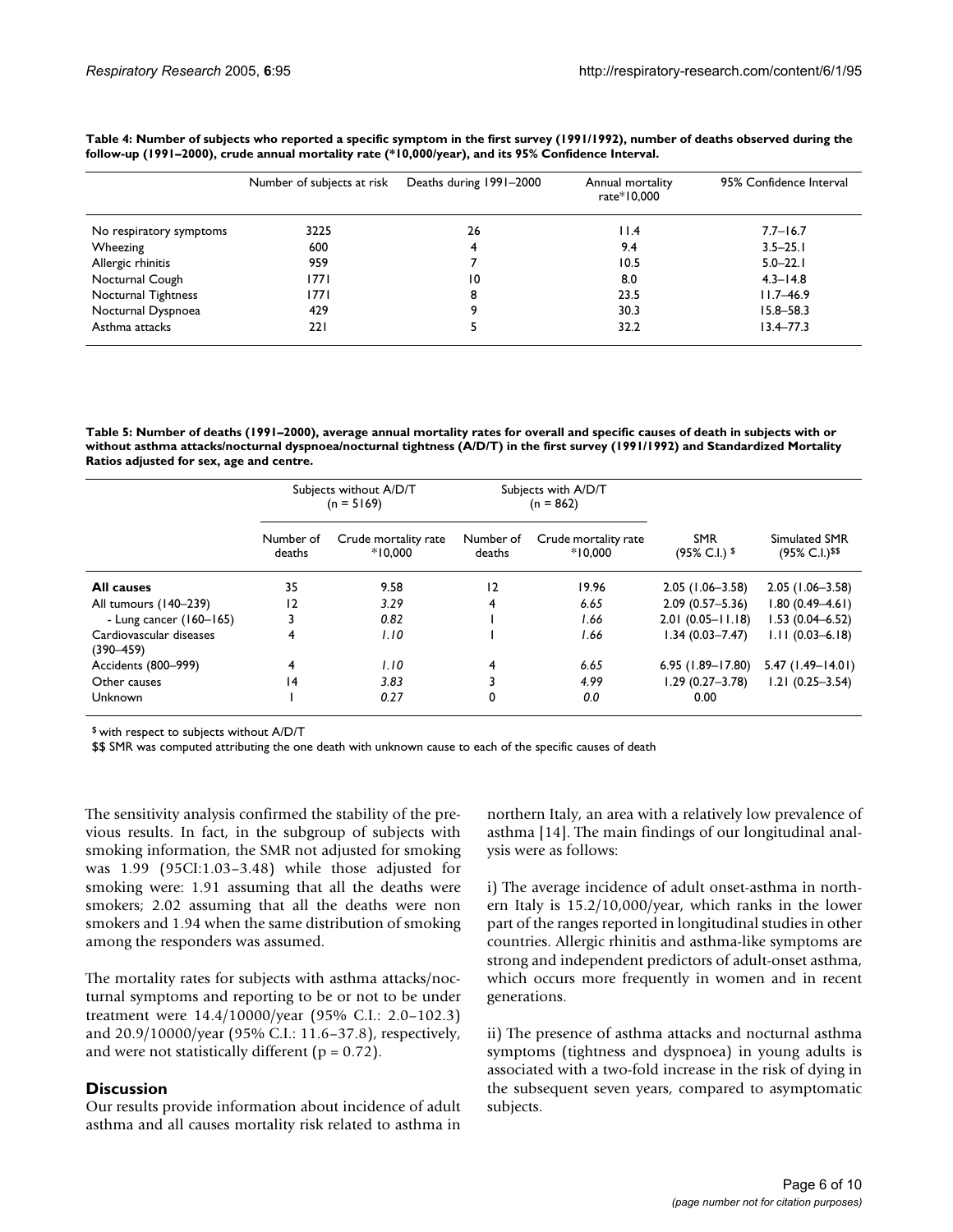#### *Incidence*

In our analysis of the incidence of asthma, the population at risk and the new cases of the disease were defined according to the occurrence or absence of a relevant clinical event, such as an asthma attack, which is less likely to be influenced by recall bias and more reproducible than the reporting of asthma symptoms [15,16]. It has also been reported that, at least in Italy, the large majority (85%) of subjects who self-reported an attack of asthma had been diagnosed by a doctor [1]. Consequently, it is likely that our definition slightly underestimates the incidence of the disease compared to symptom-based definition [17] on one hand; but then on the other, it guarantees better specificity [18] and stability of our estimates than other definitions.

Our estimate of the average annual incidence of asthma in young adults in Italy was 15.2/10,000/year, ranging from 10.1/10,000/year, in the older generations, to 22.8/ 10,000/year in the younger generations. Our longitudinal study confirms that adult asthma occurs more frequently in women and in younger generations. The gender difference in the occurrence of asthma has been pointed out in several previous studies [17,19,20] from different countries and it has been attributed mainly to the role of female sex hormones [21]. The reasons for the generalized increase in asthma incidence in the youngest generations are still unknown. Changes in susceptibility to environmental stimuli leading to asthma (hygiene hypothesis) as well as changes in exposure to environmental factors (increase in air pollution) could have contributed to this increase [22,23]. Our finding that incidence of asthma is higher in urban than suburban areas support both the previous hypotheses.

The strongest independent predictor of the incidence of asthma was the presence of asthma-like symptoms, such as diurnal wheezing and nocturnal dyspnoea and tightness, in agreement with a recent longitudinal Spanish study [4]. This finding indicates that there is a group of subjects for which the clinical phase of the disease starts with mild symptoms which are probably not recognized as asthma, but which will be diagnosed in the following years when the disease gets worse and the exacerbations are labelled as asthma attacks in the end.

The presence of allergic rhinitis at baseline, regardless of other asthma symptoms, was another strong predictor of asthma. This result concords with other longitudinal studies showing that allergic rhinitis is an independent risk factor for the onset of asthma [24,2].

The association between allergic rhinitis and asthma has been traditionally interpreted as the progression of a common airway disease associated with atopy [25,26]. It has

also been reported [24,27,28] that rhinitis is a significant risk factor for adult asthma in both atopic and non atopic subjects, suggesting that other mechanisms, besides atopy, should be invoked to explain the observed association [29,30]. Our study, based on questionnaire data and not on a measurement of atopy, cannot contribute to highlight this hypotheses. However, the strong association between early allergic rhinitis and onset of asthma in adulthood suggests that earlier treatment of allergic rhinitis symptoms [31,32] could modify the natural evolution of asthma and prevent the development of a more severe disease. Indeed, interventions such immunotherapy [33], pharmacologic therapy [34] and allergens avoidance [35] for allergic rhinitis seem to be effective in preventing complications and the development of asthma [29-31].

In agreement with other longitudinal studies [36,37], we found that active smoking does not increase the risk of asthma in adults, probably because susceptible people simply do not start smoking or quit smoking very quickly. This finding is in contrast with another longitudinal study on adolescents [38], where active smoking was a risk factor for the incidence of asthma. In any case, whether active smoking is a risk factor for the incidence of asthma or whether it is a selection factor (healthy smoker effect) continues to be an open problem.

Finally, in contrast to a recent paper [39] that found an association between asthma prevalence and socioeconomic status, our results do not support that being in a low social class increases the risk of developing asthma. This suggest that previously reported associations, based on prevalence studies, reflect more the association of social class with the severity and/or the persistence of the disease rather than its association with the occurrence of asthma.

#### *Mortality*

To our knowledge, few studies have been published on the overall mortality risks of adults with asthma or asthma-like symptoms. This is one of the few, that prospectively investigated asthma related mortality risk in a large cohort of young adults. We ascertained life status for all subjects still resident (82%) in the same areas where they lived in 1991, while we assumed that people who were untraceable or who had moved before the second survey were censored alive halfway through the follow-up. As there are no reasons to expect that censoring could be related to the outcome or presence of asthma symptoms, our estimates of the mortality risk are not biased by potential selection in the initial cohort.

The presence of asthma attacks and/or nocturnal asthma symptoms was associated with an increased mortality risk from all causes (SMR = 2.05; 95% CI:1.06–3.58). Our esti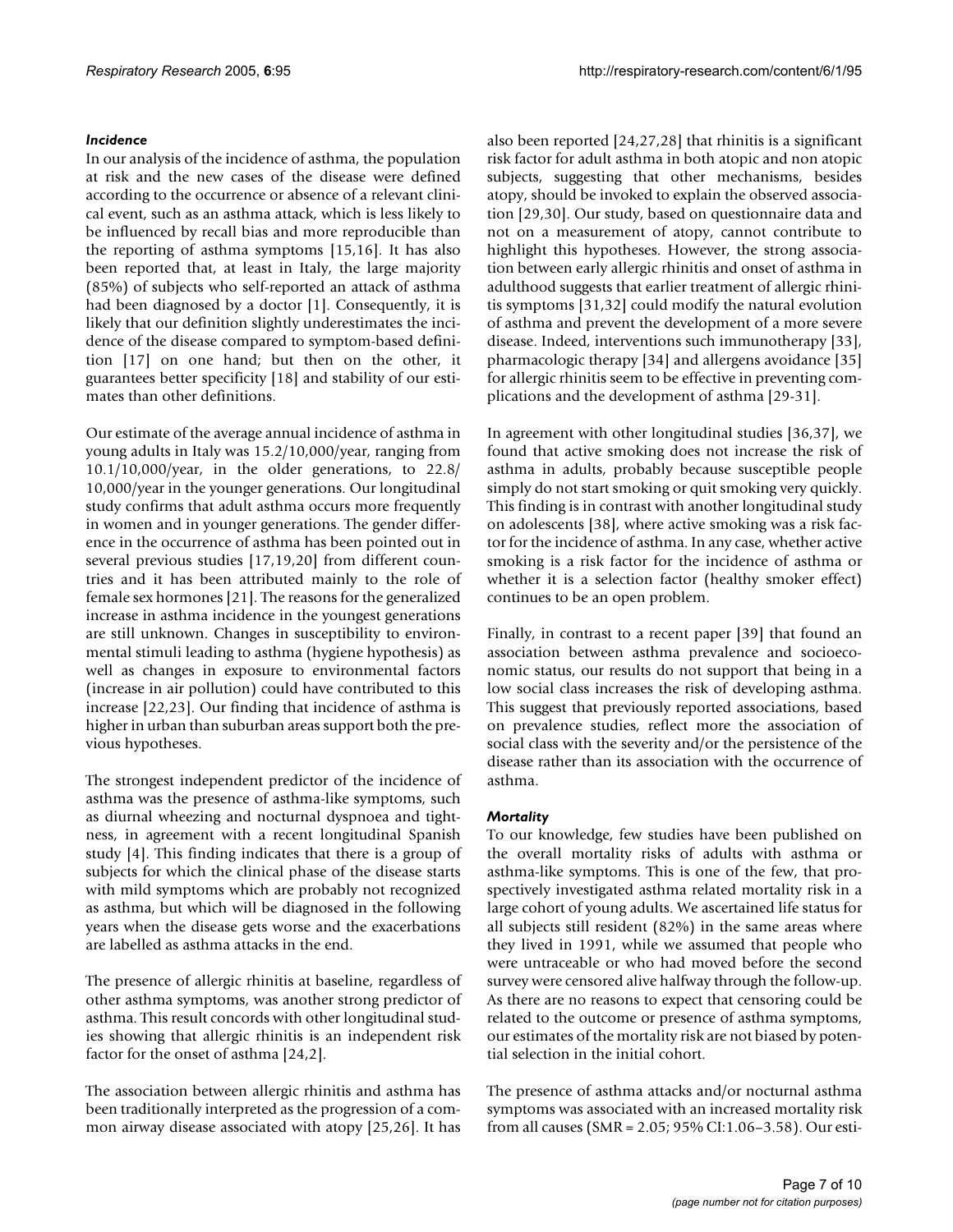mate of the relative mortality risk for asthmatics agrees with those previously reported, which ranged from 1.5 [9] to  $2.4$  [5].

Although the excess death due to chronic obstructive diseases accounted for a substantial part of the mortality risk in other studies [9,5,6], in our study it was mainly due to non respiratory causes of death, such as accidents, and to a lesser extent, to cardiovascular diseases and cancer, which concords with a French study [8]. This discrepancy can be explained by the fact that our cohort included much younger individuals than previous studies, and it is well known that young people < 45 years are at a much lesser risk of dying from chronic diseases than older people.

Death from accidents is the leading cause of death in the general population aged 15–44 years, at least in Italy. Our results showed that asthmatics belonging to this age group had a 5- to 6-fold risk of dying from accidents than the general population; this suggests that a previous history of asthma attacks and nocturnal symptoms made them even more susceptible to this kind of hazard. This could be due to the fact that asthmatic symptoms, especially nocturnal ones, may interfere with diurnal attentiveness, which could cause fatal occupational accidents [40] as well as car accidents [41]. Furthermore, it has been reported that asthma patients have high rates of anxiety disorders and major depression [42,43], which can also make them more prone to accidents. Another aspect to take into consideration is the fact that many asthmatic subjects also take antihistamines for their symptoms [45], which could have a sedative effect [46] and alter their diurnal concentration. However, in our study, no association was found between the use of drugs reported in the first study and subsequent mortality.

The moderate increase in mortality from cardiovascular diseases and cancer has already been reported [44,9] and could reflect the greater susceptibility of asthmatics to traditional risk factors, which could be fully appreciated in cohorts older than ours. No association was found between wheezing at baseline and mortality likely because this symptom alone has either a low specificity for asthma [18] or identifies a very mild form of the disease. Furthermore, nocturnal asthma-like symptoms or asthma attacks could be partially attributable to other diseases like psychiatric illnesses and heart diseases.

As the screening questionnaire used in the first ECRHS study did not include information on smoking habits, it was impossible to adjust for this factor in the mortality analysis. However, the sensitivity analysis carried out on a sizable sample showed that when smoking information was taken into account, the results were very similar, suggesting that the failure to adjust for this potential confounder could have biased our results only to a minor extent.

Nevertheless, some caveat in the interpretation of our mortality results should be taken into account due to the relatively short follow-up period (7 years) and the consequent low number of deaths. As a consequence, our analysis cannot establish a definite causal relationship between the presence of severe asthma symptoms and the subsequent overall mortality due to both the observational nature of our survey and the expected low number of deaths. The absence of a specific asthma related risk of death in our young cohort does not weaken our result: in fact, mortality from asthma is completely avoidable in this age group, and no deaths are expected to be found if health services are adequate [47]. Consequently, the suggestion emerging from our study of an increased non specific mortality risk even in young subjects reporting severe asthma symptoms should be considered as a warning signal, indicating that asthma symptoms may involve a more general risk than normally expected, and should at least promote other studies dealing with the overall mortality pattern in asthmatics.

#### **Conclusion**

The incidence of asthma is a relevant public health problem even in young adults. The likelihood of developing adult onset asthma is significantly higher in people suffering from allergic rhinitis and mild asthma-like symptoms, in women and in more recent generations. Furthermore, our results suggest that the presence of asthma attacks and nocturnal symptoms may be associated with an excess risk of all causes mortality. Greater medical attention should be paid to early asthma-like symptoms (particularly nocturnal ones) and allergic rhinitis.

### **List of Abbreviations**

ECRHS: European Community Respiratory Health Survey

PY: Person-years

SMR: Standardised Mortality Ratio

IRR: Incidence Rate Ratio

### **Competing interests**

RdeM has received a reimbursement for travel expenses to the ERS congress by GlaxoSmithKline Italia in 2003 and 2004.

### **Authors' contributions**

RdM developed the idea for the study and was responsible for the study design.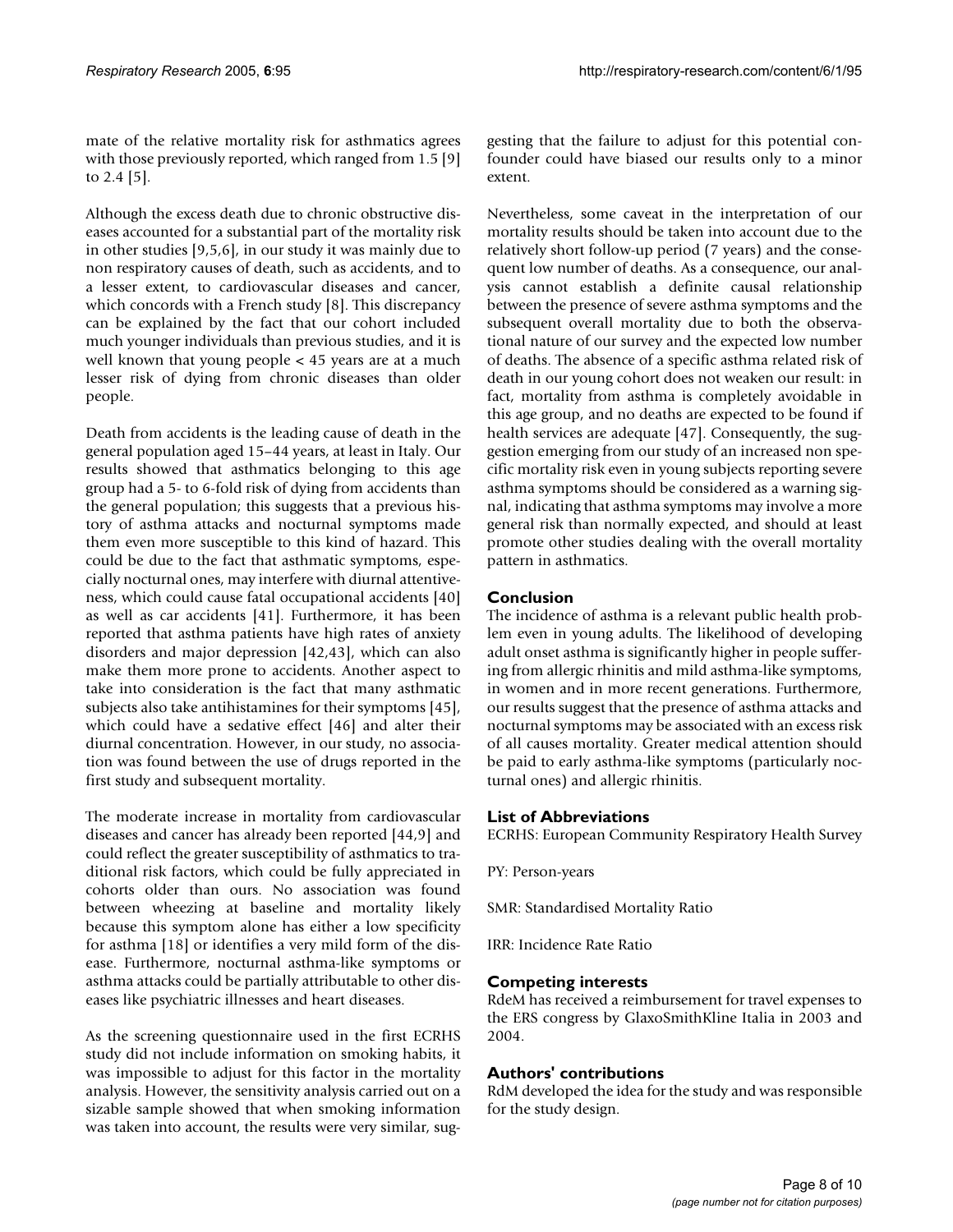FL was responsible for the data management and analysis.

All the authors were responsible for the data collection in local centres and participated in the interpretation and presentation of the results.

All authors read and approved the final manuscript.

#### **Acknowledgements**

All authors received funding from the Italian Ministry of University and Scientific Research.

RdM, FL, LC were supported by the University of Verona and the Veneto Region;

AM was supported by the National Health Service, AUSL Pavia;

MB and AC were supported by the National Health Service, ASL 4 Turin

All the funds were used during the collection of data. All the other phases, i.e. the study design, the analysis and interpretation of data, the preparation of the manuscript for the submission were completely independent of these funds.

#### **References**

- 1. de Marco R, Locatelli F, Cerveri I, Bugiani M, Marinoni A, Giammanco G: **[Incidence and remission of asthma: a retrospective study](http://www.ncbi.nlm.nih.gov/entrez/query.fcgi?cmd=Retrieve&db=PubMed&dopt=Abstract&list_uids=12170262) [on the natural history of asthma.](http://www.ncbi.nlm.nih.gov/entrez/query.fcgi?cmd=Retrieve&db=PubMed&dopt=Abstract&list_uids=12170262)** *J Allergy Clin Immunol* 2002, **110:**228-235.
- 2. Huovinen F, Kaprio J, Laitinen LA, Koskenvuo M: **The incidence and prevalence of asthma among adult Finnish men and women of the Finnish Twin Cohort from 1975 to and their relation to hay fever and chronic bronchitis.** *Chest* 1990, **115:**928-36.
- 3. Toren K, Hermansson BA: **[Incidence rates of adult-onset](http://www.ncbi.nlm.nih.gov/entrez/query.fcgi?cmd=Retrieve&db=PubMed&dopt=Abstract&list_uids=10094318) [asthma in relation to age, sex atopy and smoking: a Swedish](http://www.ncbi.nlm.nih.gov/entrez/query.fcgi?cmd=Retrieve&db=PubMed&dopt=Abstract&list_uids=10094318) [population based study of 15813 adults.](http://www.ncbi.nlm.nih.gov/entrez/query.fcgi?cmd=Retrieve&db=PubMed&dopt=Abstract&list_uids=10094318)** *Int J Tuberc Lung Dis* 1999, **3:**192-97.
- 4. Basagana X, Sunyer J, Zock JP, Kogevinas M, Urrutias I, Maldonado JA, Almar E, Payo F, Anto JM: **[Incidence of asthma and its determi](http://www.ncbi.nlm.nih.gov/entrez/query.fcgi?cmd=Retrieve&db=PubMed&dopt=Abstract&list_uids=11673198)[nants among adults in Spain.](http://www.ncbi.nlm.nih.gov/entrez/query.fcgi?cmd=Retrieve&db=PubMed&dopt=Abstract&list_uids=11673198)** *Am J Respir Crit Care Med* 2001, **164:**1133-1137.
- 5. Ulrik CS, Frederiksen J: **[Mortality and markers of risk of asthma](http://www.ncbi.nlm.nih.gov/entrez/query.fcgi?cmd=Retrieve&db=PubMed&dopt=Abstract&list_uids=7606941) [death among 1075 outpatient with asthma.](http://www.ncbi.nlm.nih.gov/entrez/query.fcgi?cmd=Retrieve&db=PubMed&dopt=Abstract&list_uids=7606941)** *Chest* 1995, **108:**10-15.
- Lange P, Ulrik CS, Vestbo J: [Mortality in adults with self reported](http://www.ncbi.nlm.nih.gov/entrez/query.fcgi?cmd=Retrieve&db=PubMed&dopt=Abstract&list_uids=8622503) **[asthma. Copenaghen City Heart Study Group.](http://www.ncbi.nlm.nih.gov/entrez/query.fcgi?cmd=Retrieve&db=PubMed&dopt=Abstract&list_uids=8622503)** *Lancet* 1996, **347:**1285-9.
- 7. Connolly CK, Mamun M, Alcock SM, Prescott RJ: **[The Darlington](http://www.ncbi.nlm.nih.gov/entrez/query.fcgi?cmd=Retrieve&db=PubMed&dopt=Abstract&list_uids=9926140) [and Northallerton Prospective asthma study: best function](http://www.ncbi.nlm.nih.gov/entrez/query.fcgi?cmd=Retrieve&db=PubMed&dopt=Abstract&list_uids=9926140) [predicts mortality during the first 10 years.](http://www.ncbi.nlm.nih.gov/entrez/query.fcgi?cmd=Retrieve&db=PubMed&dopt=Abstract&list_uids=9926140)** *Respir Med* 1998, **92:**1274-80.
- 8. Dantzer C, Tessier JF, Nejjari C, Barberger Gateau P, Dartigues JF: **[Mortality of elderly subjects with self-reported asthma in a](http://www.ncbi.nlm.nih.gov/entrez/query.fcgi?cmd=Retrieve&db=PubMed&dopt=Abstract&list_uids=11523577) [French cohort, 1991–1996.](http://www.ncbi.nlm.nih.gov/entrez/query.fcgi?cmd=Retrieve&db=PubMed&dopt=Abstract&list_uids=11523577)** *Eur J Epidemiol* 2001, **17:**57-63.
- 9. Huovinen E, Kaprio J, Vesterinen E, Koskenvuo M: **[Mortality of](http://www.ncbi.nlm.nih.gov/entrez/query.fcgi?cmd=Retrieve&db=PubMed&dopt=Abstract&list_uids=9039240) [adults with asthma: a prospective cohort study.](http://www.ncbi.nlm.nih.gov/entrez/query.fcgi?cmd=Retrieve&db=PubMed&dopt=Abstract&list_uids=9039240)** *Thorax* 1997, **52:**49-54.
- 10. de Marco R, Verlato G, Zanolin E, Bugiani M, Drane JW: **[Nonre](http://www.ncbi.nlm.nih.gov/entrez/query.fcgi?cmd=Retrieve&db=PubMed&dopt=Abstract&list_uids=7713194)[sponse bias in EC Respiratory Health Survey in Italy.](http://www.ncbi.nlm.nih.gov/entrez/query.fcgi?cmd=Retrieve&db=PubMed&dopt=Abstract&list_uids=7713194)** *Eur Respir J* 1994, **7:**2139-4511.
- 11. de Marco R, Zanolin ME, Accordini S, Signorelli D, Marinoni A, Bugiani M, Lo Cascio V, Woods R, Burney P: **[A new questionnaire for the](http://www.ncbi.nlm.nih.gov/entrez/query.fcgi?cmd=Retrieve&db=PubMed&dopt=Abstract&list_uids=10596688) [repeat of the first stage of the European Respiratory Health](http://www.ncbi.nlm.nih.gov/entrez/query.fcgi?cmd=Retrieve&db=PubMed&dopt=Abstract&list_uids=10596688) [Survey: a pilot study.](http://www.ncbi.nlm.nih.gov/entrez/query.fcgi?cmd=Retrieve&db=PubMed&dopt=Abstract&list_uids=10596688)** *Eur Respir J* 1999, **14:**1044-8.
- 12. Breslow NE, Day NE: *Statistical methods in Cancer research: The design and analysis of Cohort Studies Volume 2*. Lyon France: IARC Scientific; 1980.
- 13. Stata Corp: *Stata Statistical Software release 5.0* Stata Corporation, College Station, TX; 1997.
- 14. European Community Respiratory Health Survey: **[Variations in the](http://www.ncbi.nlm.nih.gov/entrez/query.fcgi?cmd=Retrieve&db=PubMed&dopt=Abstract&list_uids=8726932) prevalence of respiratory symptoms, self reported attack of [asthma, and use of asthma medication in the European](http://www.ncbi.nlm.nih.gov/entrez/query.fcgi?cmd=Retrieve&db=PubMed&dopt=Abstract&list_uids=8726932) [Community Respiratory Health Survey.](http://www.ncbi.nlm.nih.gov/entrez/query.fcgi?cmd=Retrieve&db=PubMed&dopt=Abstract&list_uids=8726932)** *Eur Respir J* 1996, **9:**687-695.
- 15. Burney PG, Laitinen LA, Perdrizet S, Huckauf H, Tattersfield AE, Chinn S, Poisson N, Heeren A, Britton JR, Jones T: **[Validity and](http://www.ncbi.nlm.nih.gov/entrez/query.fcgi?cmd=Retrieve&db=PubMed&dopt=Abstract&list_uids=2606194) [repeatability of the IATLD bronchial symptom question](http://www.ncbi.nlm.nih.gov/entrez/query.fcgi?cmd=Retrieve&db=PubMed&dopt=Abstract&list_uids=2606194)[naire: an international comparison.](http://www.ncbi.nlm.nih.gov/entrez/query.fcgi?cmd=Retrieve&db=PubMed&dopt=Abstract&list_uids=2606194)** *Eur Respir J* 1989, **2:**940-945.
- 16. de Marco R, Campello C, Basso O, Moi P, Verlato E, Zanolin ME: **Agreement between self-reported symptoms and clinical interview in the European respiratory Health Survey in Italy [abstract].** *Eur Resp J* 1993, **6:**s499.
- 17. Strachan DP, Butland BK, Anderson HR: **[Incidence and prognosis](http://www.ncbi.nlm.nih.gov/entrez/query.fcgi?cmd=Retrieve&db=PubMed&dopt=Abstract&list_uids=8634562) [of asthma and wheezing illness from early childhood to age](http://www.ncbi.nlm.nih.gov/entrez/query.fcgi?cmd=Retrieve&db=PubMed&dopt=Abstract&list_uids=8634562) [33 in a national British cohort.](http://www.ncbi.nlm.nih.gov/entrez/query.fcgi?cmd=Retrieve&db=PubMed&dopt=Abstract&list_uids=8634562)** *BMJ* 1996, **312:**1195-9.
- 18. de Marco R, Cerveri I, Bugiani M, Ferrari M, Verlato G: **[An undetec](http://www.ncbi.nlm.nih.gov/entrez/query.fcgi?cmd=Retrieve&db=PubMed&dopt=Abstract&list_uids=9596109)[ted burden of asthma in Italy: the relationship between clin](http://www.ncbi.nlm.nih.gov/entrez/query.fcgi?cmd=Retrieve&db=PubMed&dopt=Abstract&list_uids=9596109)[ical and epidemiological diagnosis of asthma.](http://www.ncbi.nlm.nih.gov/entrez/query.fcgi?cmd=Retrieve&db=PubMed&dopt=Abstract&list_uids=9596109)** *Eur Respir J* 1998, **11:**599-605.
- 19. de Marco R, Locatelli F, Sunyer J, Burney P: [Differences in inci](http://www.ncbi.nlm.nih.gov/entrez/query.fcgi?cmd=Retrieve&db=PubMed&dopt=Abstract&list_uids=10903222)**dence of reported asthma related to age in men and women. [A retrospective analysis of the data of the European Respira](http://www.ncbi.nlm.nih.gov/entrez/query.fcgi?cmd=Retrieve&db=PubMed&dopt=Abstract&list_uids=10903222)[tory Health Survey.](http://www.ncbi.nlm.nih.gov/entrez/query.fcgi?cmd=Retrieve&db=PubMed&dopt=Abstract&list_uids=10903222)** *Am J Respir Crit Care Med* 2000, **162:**68-74.
- 20. Thomsen SF, Ulrik CS, Kyvik OK, Larsen K, Skadhauge LR, Steffensen I, Backer V: **[The incidence of asthma in young adults.](http://www.ncbi.nlm.nih.gov/entrez/query.fcgi?cmd=Retrieve&db=PubMed&dopt=Abstract&list_uids=15947304)** *Chest* 2005, **127:**1928-1934.
- 21. Svanes C, Real FG, Gislason T, Jansson C, Jogi R, Norrman E, Nystrom L, Toren K, Omenaas E: **[Association of asthma and hay](http://www.ncbi.nlm.nih.gov/entrez/query.fcgi?cmd=Retrieve&db=PubMed&dopt=Abstract&list_uids=15923242) [fever with irrefular menstruation.](http://www.ncbi.nlm.nih.gov/entrez/query.fcgi?cmd=Retrieve&db=PubMed&dopt=Abstract&list_uids=15923242)** *Thorax* 2005, **60:**445-450.
- 22. Sunyer J, Anto JM, Tobias A, Burney P, for ECRHS: **[Generational](http://www.ncbi.nlm.nih.gov/entrez/query.fcgi?cmd=Retrieve&db=PubMed&dopt=Abstract&list_uids=10573237) [increase of self reported first attack of asthma in fifteen](http://www.ncbi.nlm.nih.gov/entrez/query.fcgi?cmd=Retrieve&db=PubMed&dopt=Abstract&list_uids=10573237) [industrialized countries.](http://www.ncbi.nlm.nih.gov/entrez/query.fcgi?cmd=Retrieve&db=PubMed&dopt=Abstract&list_uids=10573237)** *Eur Respir J* 1999, **14:**885-891.
- 23. Braun-Fahrlander C: **[Environmental exposure to endotoxin and](http://www.ncbi.nlm.nih.gov/entrez/query.fcgi?cmd=Retrieve&db=PubMed&dopt=Abstract&list_uids=14501429) [other microbial products and the decrease risk of childhood](http://www.ncbi.nlm.nih.gov/entrez/query.fcgi?cmd=Retrieve&db=PubMed&dopt=Abstract&list_uids=14501429) [atopy: evaluating developments since april 2002.](http://www.ncbi.nlm.nih.gov/entrez/query.fcgi?cmd=Retrieve&db=PubMed&dopt=Abstract&list_uids=14501429)** *Curr Opin Allergy Clin Immunol* 2003, **3:**325-9.
- 24. Guerra S, Sherril DL, Martinez Fd, Barbee RA: **[Rhinitis as an inde](http://www.ncbi.nlm.nih.gov/entrez/query.fcgi?cmd=Retrieve&db=PubMed&dopt=Abstract&list_uids=11897985)[pendent risk factor for adult-onset of asthma.](http://www.ncbi.nlm.nih.gov/entrez/query.fcgi?cmd=Retrieve&db=PubMed&dopt=Abstract&list_uids=11897985)** *J Allergy Clin Immunol* 2002, **109:**419-425.
- 25. Sporik R, Holgate ST, Platts-Mill TA, Cogswell JJ: **[Exposure to](http://www.ncbi.nlm.nih.gov/entrez/query.fcgi?cmd=Retrieve&db=PubMed&dopt=Abstract&list_uids=2377175) [house dust mite allergen \(Der p I\) and the development of](http://www.ncbi.nlm.nih.gov/entrez/query.fcgi?cmd=Retrieve&db=PubMed&dopt=Abstract&list_uids=2377175) [asthma in childhood.](http://www.ncbi.nlm.nih.gov/entrez/query.fcgi?cmd=Retrieve&db=PubMed&dopt=Abstract&list_uids=2377175)** *New Engl J Med* 1990, **323:**502-507.
- 26. Litonjua A, Sparrow D, Weiss ST, O'Connor GT, Long AA, Ohman JL: **[Sensitization to cat allergen is associated with asthma in](http://www.ncbi.nlm.nih.gov/entrez/query.fcgi?cmd=Retrieve&db=PubMed&dopt=Abstract&list_uids=9230721)** older man and predicts new onset **[hyperresponsiveness.](http://www.ncbi.nlm.nih.gov/entrez/query.fcgi?cmd=Retrieve&db=PubMed&dopt=Abstract&list_uids=9230721)** *Am J Respir Crit Care Med* 1997, **156:**23-27.
- 27. Rusconi F, Galassi C, Corbo GM, Forastiere F, Biggeri A, Ciccone G, Renzoni E: **[Risk factors for early, persistent and late onset](http://www.ncbi.nlm.nih.gov/entrez/query.fcgi?cmd=Retrieve&db=PubMed&dopt=Abstract&list_uids=10556130) [wheezing in young children. SIDRIA Collaborative Group.](http://www.ncbi.nlm.nih.gov/entrez/query.fcgi?cmd=Retrieve&db=PubMed&dopt=Abstract&list_uids=10556130)** *Am J Respir Crit Care Med* 1999, **160:**1617-22.
- 28. Leynaert B, Bousquet J, Neukirch C, Liard R, Neukirch F: **[Perennial](http://www.ncbi.nlm.nih.gov/entrez/query.fcgi?cmd=Retrieve&db=PubMed&dopt=Abstract&list_uids=10452748) rhinitis: an independent risk factors for asthma in nonatopic [subjects: results from the European Respiratory Health](http://www.ncbi.nlm.nih.gov/entrez/query.fcgi?cmd=Retrieve&db=PubMed&dopt=Abstract&list_uids=10452748) [Survey.](http://www.ncbi.nlm.nih.gov/entrez/query.fcgi?cmd=Retrieve&db=PubMed&dopt=Abstract&list_uids=10452748)** *J Allergy Clin Immunol* 1999, **104:**301-4.
- 29. Vignola AM, Chanez P, Godard P, Bousquet J: **[Relationship](http://www.ncbi.nlm.nih.gov/entrez/query.fcgi?cmd=Retrieve&db=PubMed&dopt=Abstract&list_uids=9788683) [between rhinitis and asthma.](http://www.ncbi.nlm.nih.gov/entrez/query.fcgi?cmd=Retrieve&db=PubMed&dopt=Abstract&list_uids=9788683)** *Allergy* 1998, **53:**833-9.
- 30. Bousquet J: **Allergic Rhinitis and Its Impact on Asthma.** *J Allergy Clin Immunol* 2001, **108(Suppl 5):**147-334.
- 31. Passalacqua G, Ciprandi G, Canonica GW: **United airways disease: therapeutic aspects.** *Thorax* 2000, **55(Suppl 2):**26-27.
- 32. Lack G: **Pediatric allergic rhinitis and comorbid disorders.** *J Allergy Clin Immunol* 2001, **108(Suppl 1):**9-15.
- 33. Moller C, Dreborg S, Ferdousi HA, Halken S, Host A, Jacobsen L, Koivikko A, Koller DY, Niggemann B, Norberg LA, Urbanek R, Valovirta E, Wahn U: **[Pollen immunotherapy reduces the development](http://www.ncbi.nlm.nih.gov/entrez/query.fcgi?cmd=Retrieve&db=PubMed&dopt=Abstract&list_uids=11842293) [of asthma in children with seasonal rhinocongiuntivitis \(the](http://www.ncbi.nlm.nih.gov/entrez/query.fcgi?cmd=Retrieve&db=PubMed&dopt=Abstract&list_uids=11842293) [PAT-study\).](http://www.ncbi.nlm.nih.gov/entrez/query.fcgi?cmd=Retrieve&db=PubMed&dopt=Abstract&list_uids=11842293)** *J Allergy Clin Immunol* 2002, **109:**251-6.
- 34. Beckman DB, Grammer LC: **[Pharmacotherapy to prevent the](http://www.ncbi.nlm.nih.gov/entrez/query.fcgi?cmd=Retrieve&db=PubMed&dopt=Abstract&list_uids=10476319) [complications of allergic rhinitis.](http://www.ncbi.nlm.nih.gov/entrez/query.fcgi?cmd=Retrieve&db=PubMed&dopt=Abstract&list_uids=10476319)** *Allergy Asthma Proc* 1999, **20:**215-23.
- 35. Skoner DP: **Complications of allergic rhinitis.** *J Allergy Clin Immunol* 2000, **105(Suppl 6):**605-9.